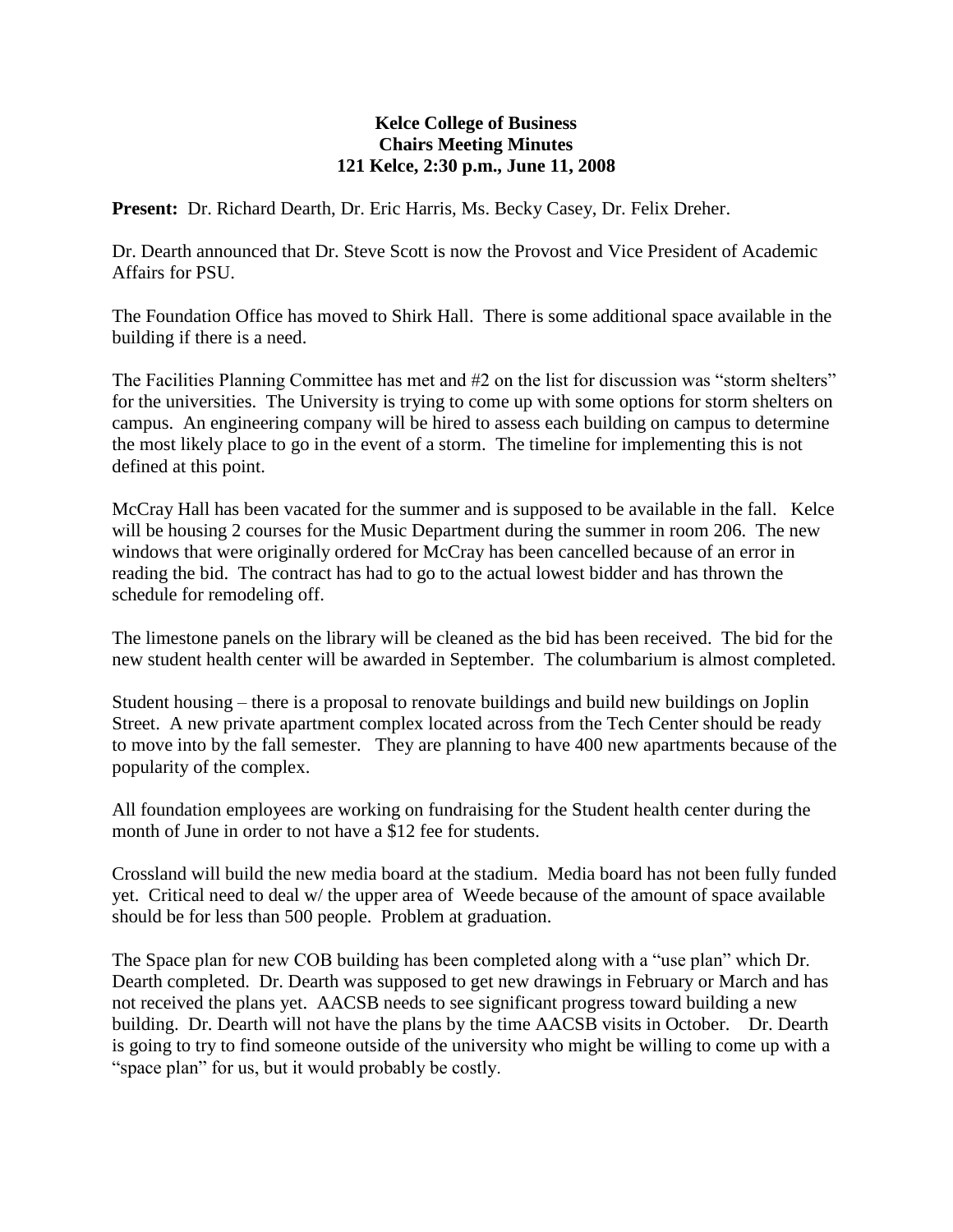An Economic Impact Study of PSU was completed 10 years ago by an outside professional company. Howard Smith is going to try to replicate the study using current information rather than hiring an outside firm to do the study this time.

KC Metro Planning Committee Meeting will be held. Kelce rep will be Dr. Art Fischer.

There is a possibility of having a four day week for classes in the spring. Due to rising gasoline prices.

Exceptional Performance Ratings affected salaries study – largest increase generated by an exceptional rating got \$246 per year. This is added into the base salary. Everyone got a 3.5 percent increase and those w/exceptional got an additional 1.9 percent.

June receipts on state budget are being watched closely. The shortfall will be less than was expected. Receipts to expenditures is 1.92 percent for the state. It is likely that there will be a rescission to the budget in January.

Enrollment is still going up as compared to last year – we are even on UG. CARES is late this year. We are 199 more in grad students – 38 higher in transfers – about the same on international students. Projection for fall is 7200.

Summer  $\#$ 's on Tuesday – 1701 credit hours – last year 1663 in the COB. This is for the entire summer session. We are a little bit above last year.

Chairs Performance Review – Achievement reports for the chairs are due to Dr. Dearth. Goals should also be established for next year. These should be submitted as soon as possible.

AACSB report is due Friday. Dr. Dearth will be gone on Friday to CE for legal review.

Department reports:

Accounting:

Ms. Casey asked about Angel training and if it is only scheduled in the summer or will there be some available in the fall? Dr. Dearth stated that there will be some Angel training available during new faculty orientation. Ms. Casey would like to teach an additional section of ACCTG 201 during the fall semester.

Management and Marketing: No report.

Computer Science/Information Systems: No report

Dr. Dearth has had Program Review discussions with Dr. Steve Scott. During the 1<sup>st</sup> week in July the Program Review Committee will have preliminary drafts available to the departments listing concerns of the committee. Each department will be invited to give their opinion on these